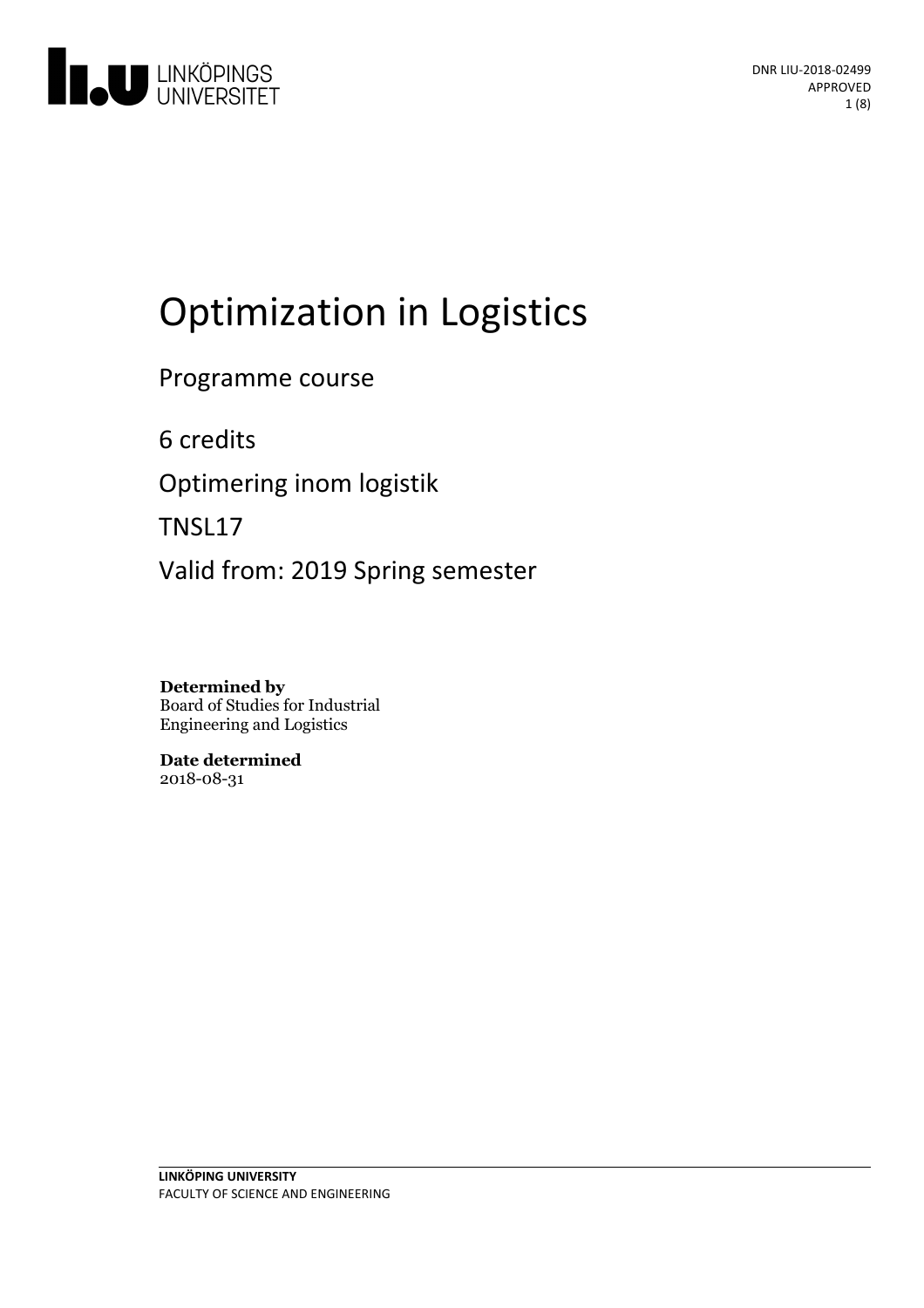# Main field of study

Applied Mathematics, Logistics

Course level

First cycle

### Advancement level

 $G<sub>2</sub>X$ 

### Course offered for

- Air Transportation and Logistics, Bachelor's Programme
- Civic Logistics, Bachelor's Programme

### Entry requirements

Note: Admission requirements for non-programme students usually also include admission requirements for the programme and threshold requirements for progression within the programme, or corresponding.

### Prerequisites

Basics in optimization (especially network and integer programming) and logistics

# Intended learning outcomes

The aim of this course is to present <sup>a</sup> number of application areas within logistics, where quantitative methods are especially suitable. After the course, the students should:

- Compute cost allocation using quantitative methods
- Model and solve simple time tabling and scheduling problems
- Know of basic methods for transportation planning and vehicle routing
- Understand in which wat more efficient planning in logistics can increase sustainability
- Know of different applications, where vehicle routing is an important partli
- Know methods and considerations necessary when doing Strategic Network Planning
- Know and apply basic methods for localization
- Know of necessary considerations in Multilevel inventory control
- Know and apply basic methods for solving the Traveling Salesman Problem
- Know different types of problems in Machine Scheduling and solve simple problems
- Apply construction-, improvement- and the principles behind Tabu search heuristics

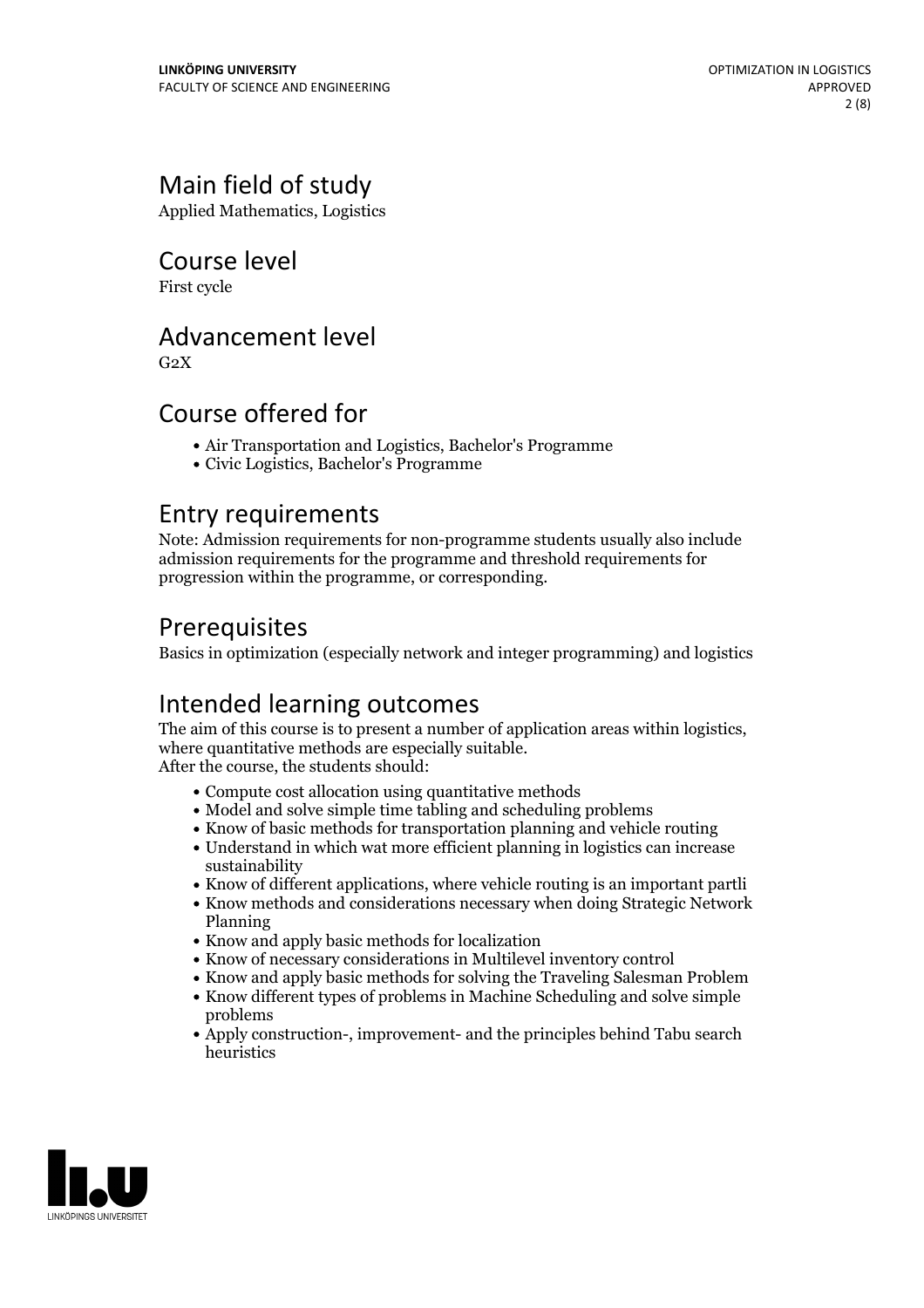### Course content

The course contents include:

- Mathematical modeling of Strategic Network Planning (Supply Chain Design)
- Gravitation models for localization
- Location/routing problems
- Multilevel inventory control
- The Traveling Salesman Problem, and solving it using constraint generation
- Construction heuristics
- Vehicle routing problems, and solving these using heuristics, and by formulating a Set Partitioning Problem
- Scheduling of employees
- Machine sequencing
- Cost allocation using Activity Based Costing and Cooperative Game Theory
- Vehicle routing relating to e-trade
- Principles behind relaxations
- Basic improvement heuristics/local search
- Principles behind Tabu search

# Teaching and working methods

The course will consist of lectures, lessons, seminars and laboratory work. The lectures, which primarily are given asrecorded sections, downloadable from the course homepage, will discuss the main part of the theoretical content, while the seminars will be dedicated to case works and assignments. The lessons will be used for calculation exercises. The seminars are used to discuss larger areas of theory, as well as discuss cases/assignments, and the laboratory work will mainly consist of computer assisted exercises and assignments.

# Examination

| TEN <sub>1</sub> | Written examination                                                                                                                                                                                                                                                                                                                                                                                                   | 3 credits | U, 3, 4, 5 |
|------------------|-----------------------------------------------------------------------------------------------------------------------------------------------------------------------------------------------------------------------------------------------------------------------------------------------------------------------------------------------------------------------------------------------------------------------|-----------|------------|
| UPG1             | Case study                                                                                                                                                                                                                                                                                                                                                                                                            | 2 credits | U.G        |
| LAB1             | Laboratory work                                                                                                                                                                                                                                                                                                                                                                                                       | 1 credits | U.G        |
|                  | $\alpha$ in $\alpha$ , $\alpha$ , $\alpha$ , $\alpha$ , $\alpha$ , $\alpha$ , $\alpha$ , $\alpha$ , $\alpha$ , $\alpha$ , $\alpha$ , $\alpha$ , $\alpha$ , $\alpha$ , $\alpha$ , $\alpha$ , $\alpha$ , $\alpha$ , $\alpha$ , $\alpha$ , $\alpha$ , $\alpha$ , $\alpha$ , $\alpha$ , $\alpha$ , $\alpha$ , $\alpha$ , $\alpha$ , $\alpha$ , $\alpha$ , $\alpha$ , $\alpha$ , $\alpha$ , $\alpha$ , $\alpha$ , $\alpha$ |           |            |

Good Projects & Labaratory work, with corresponding reports, may lead to higher course grade than grade on the individual assignments

### Grades

Four-grade scale, LiU, U, 3, 4, 5

# Other information

*Supplementary courses:* Larger logistics projects, Thesis work

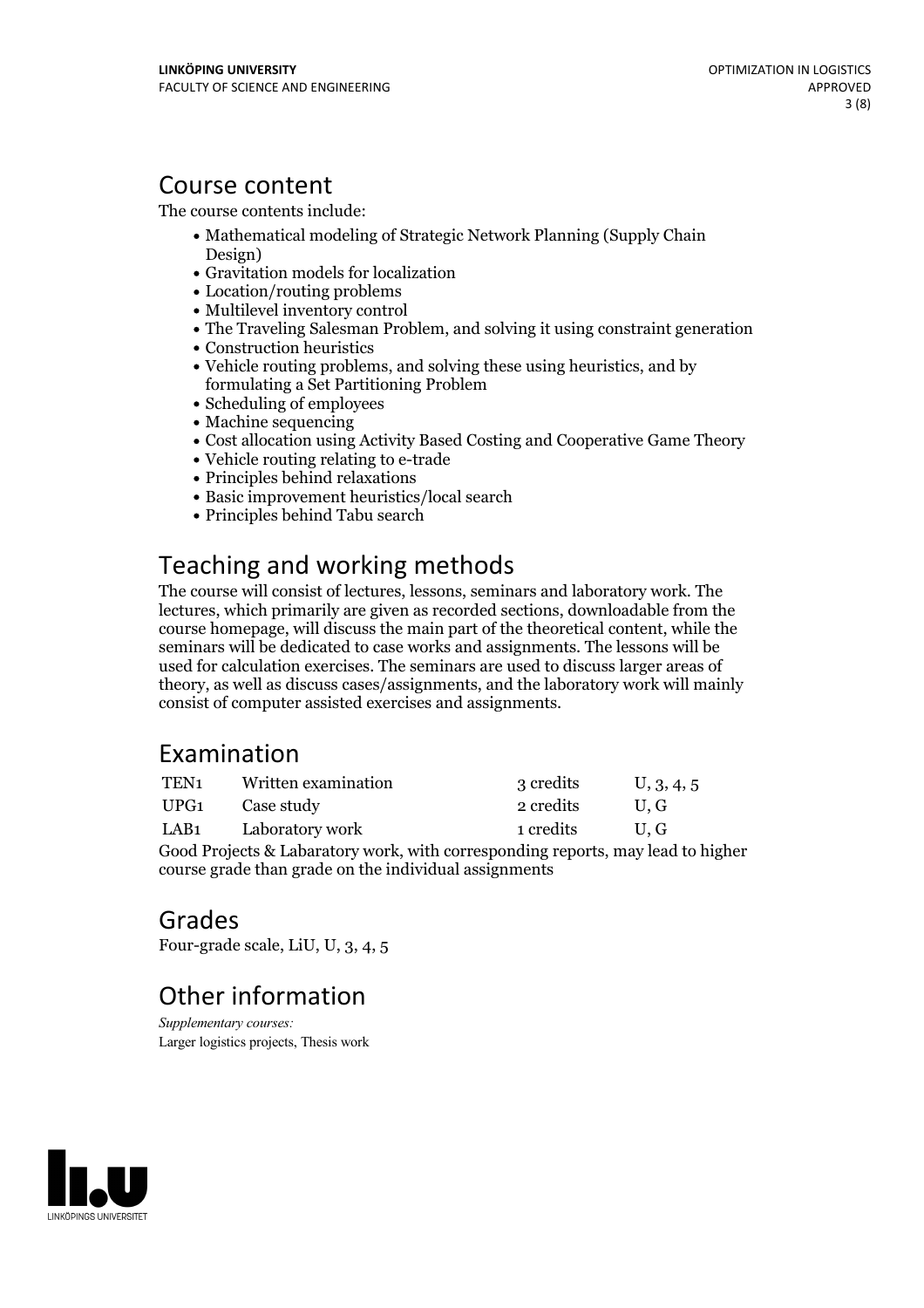#### Department

Institutionen för teknik och naturvetenskap

# Director of Studies or equivalent

Erik Bergfeldt

### Examiner

Stefan Engevall

### Course website and other links

<http://www.itn.liu.se/~steen17/>

### Education components

Preliminary scheduled hours: 48 h Recommended self-study hours: 112 h

# Course literature

#### **Books**

Lundgren, Jan, Rönnqvist, Mikael, Värbrand, Peter, (2008) *Optimeringslära* ISBN: 9789144053141 Lund : Studentlitteratur, 2008

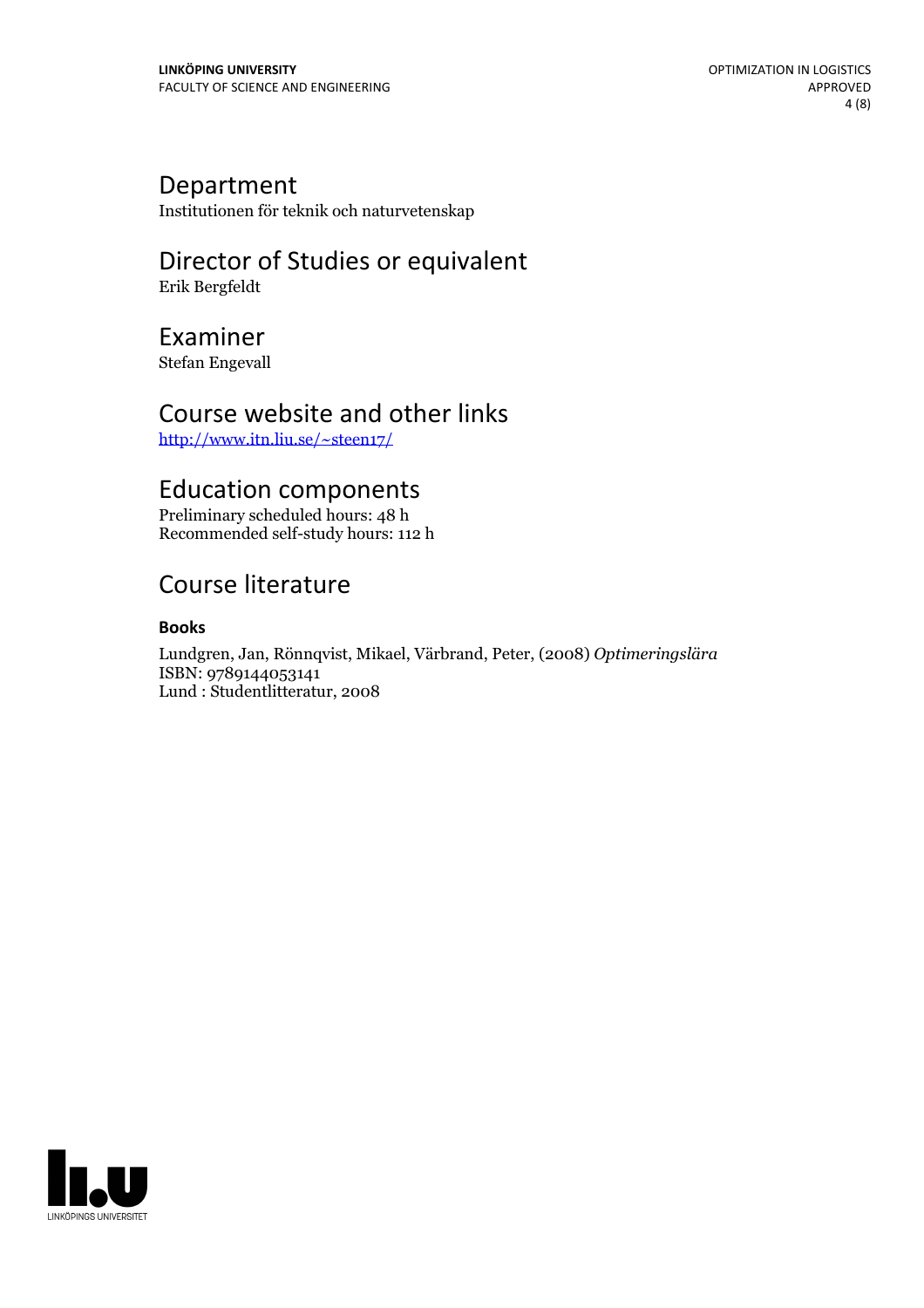# **Common rules**

#### **Course syllabus**

A syllabus has been established for each course. The syllabus specifies the aim and contents of the course, and the prior knowledge that a student must have in order to be able to benefit from the course.

#### **Timetabling**

Courses are timetabled after a decision has been made for this course concerning its assignment to a timetable module. A central timetable is not drawn up for courses with fewer than five participants. Most project courses do not have a central timetable.

#### **Interrupting a course**

The vice-chancellor's decision concerning regulations for registration, deregistration and reporting results (Dnr LiU-2015-01241) states that interruptions in study are to be recorded in Ladok. Thus, all students who do not participate in a course for which they have registered must record the interruption, such that the registration on the course can be removed. Deregistration from <sup>a</sup> course is carried outusing <sup>a</sup> web-based form: www.lith.liu.se/for-studenter/kurskomplettering?l=sv.

#### **Cancelled courses**

Courses with few participants (fewer than 10) may be cancelled or organised in a manner that differs from that stated in the course syllabus. The board of studies is to deliberate and decide whether a course is to be cancelled orchanged from the course syllabus.

#### **Regulations relatingto examinations and examiners**

Details are given in a decision in the university's rule book: http://styrdokument.liu.se/Regelsamling/VisaBeslut/622678.

#### **Forms of examination**

#### **Examination**

Written and oral examinations are held at least three times a year: once immediately after the end of the course, once in August, and once (usually) in one of the re-examination periods. Examinations held at other times are to follow a decision of the board of studies.

Principles for examination scheduling for courses that follow the study periods:

courses given in VT1 are examined for the first time in March, with re-

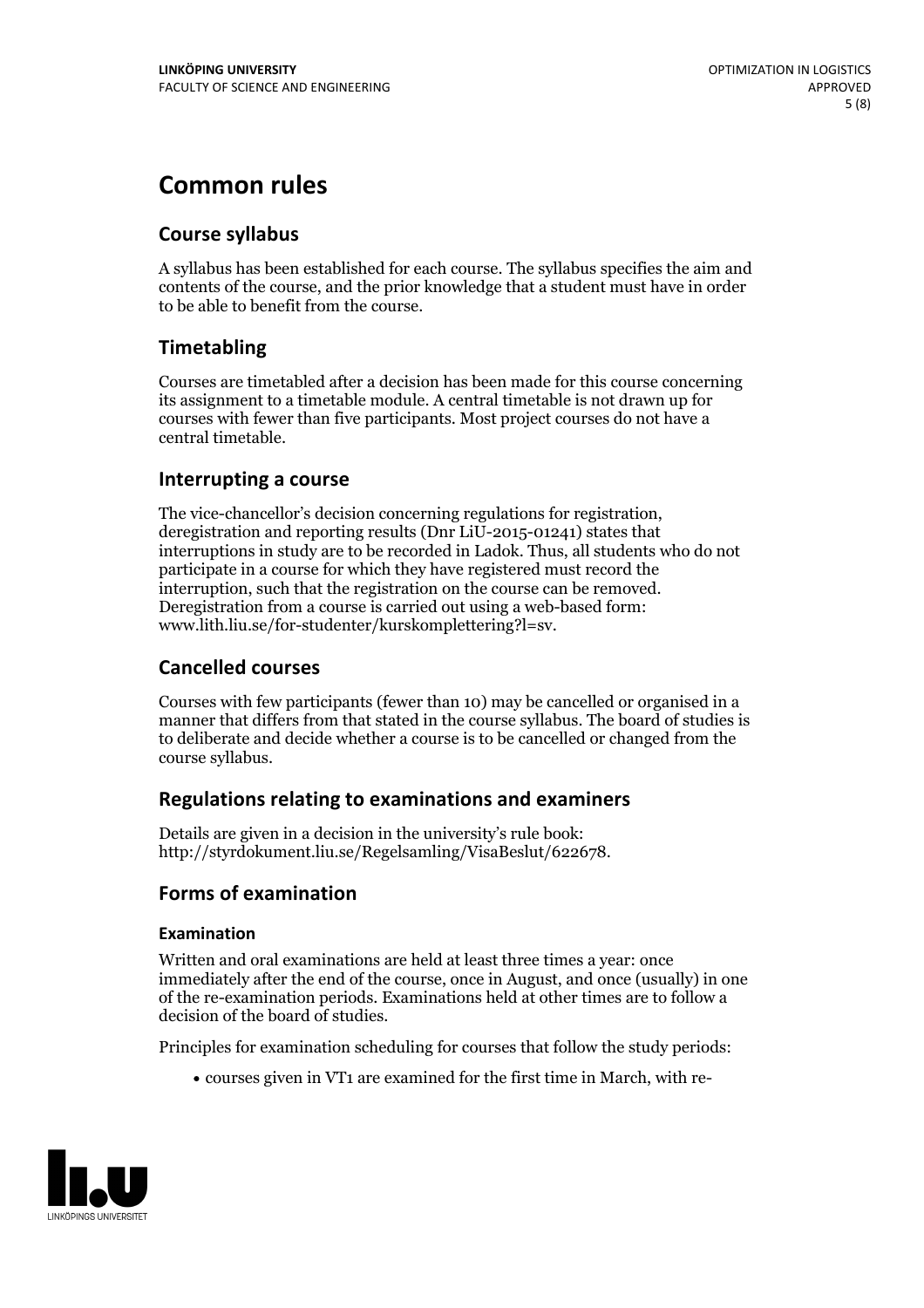examination in June and August

- courses given in VT2 are examined for the first time in May, with re-examination in August and October
- courses given in HT1 are examined for the first time in October, with re-examination in January and August
- courses given in HT2 are examined for the first time in January, with re-examination at Easter and in August.

The examination schedule is based on the structure of timetable modules, but there may be deviations from this, mainly in the case of courses that are studied and examined for several programmes and in lower grades (i.e. 1 and 2).

- Examinations for courses that the board of studies has decided are to be held in alternate years are held only three times during the year in which
- the course is given.<br>• Examinations for courses that are cancelled or rescheduled such that they are not given in one or several years are held three times during the year that immediately follows the course, with examination scheduling that corresponds to the scheduling that was in force before the course was cancelled or rescheduled.<br>• If teaching is no longer given for a course, three examination occurrences
- are held during the immediately subsequent year, while examinations are at the same time held for any replacement course that is given, or alternatively in association with other re-examination opportunities. Furthermore, an examination is held on one further occasion during the next subsequent year, unless the board of studies determines otherwise.<br>• If a course is given during several periods of the year (for programmes, or
- on different occasions for different programmes) the board orboards of studies determine together the scheduling and frequency of re-examination occasions.

#### **Registration for examination**

In order to take an examination, a student must register in advance at the Student Portal during the registration period, which opens 30 days before the date of the examination and closes 10 days before it. Candidates are informed of the location of the examination by email, four days in advance. Students who have not registered for an examination run the risk of being refused admittance to the examination, if space is not available.

Symbols used in the examination registration system:

- \*\* denotes that the examination is being given for the penultimate time.
- \* denotes that the examination is being given for the last time.

#### **Code of conduct for students during examinations**

Details are given in a decision in the university's rule book: http://styrdokument.liu.se/Regelsamling/VisaBeslut/622682.

#### **Retakes for higher grade**

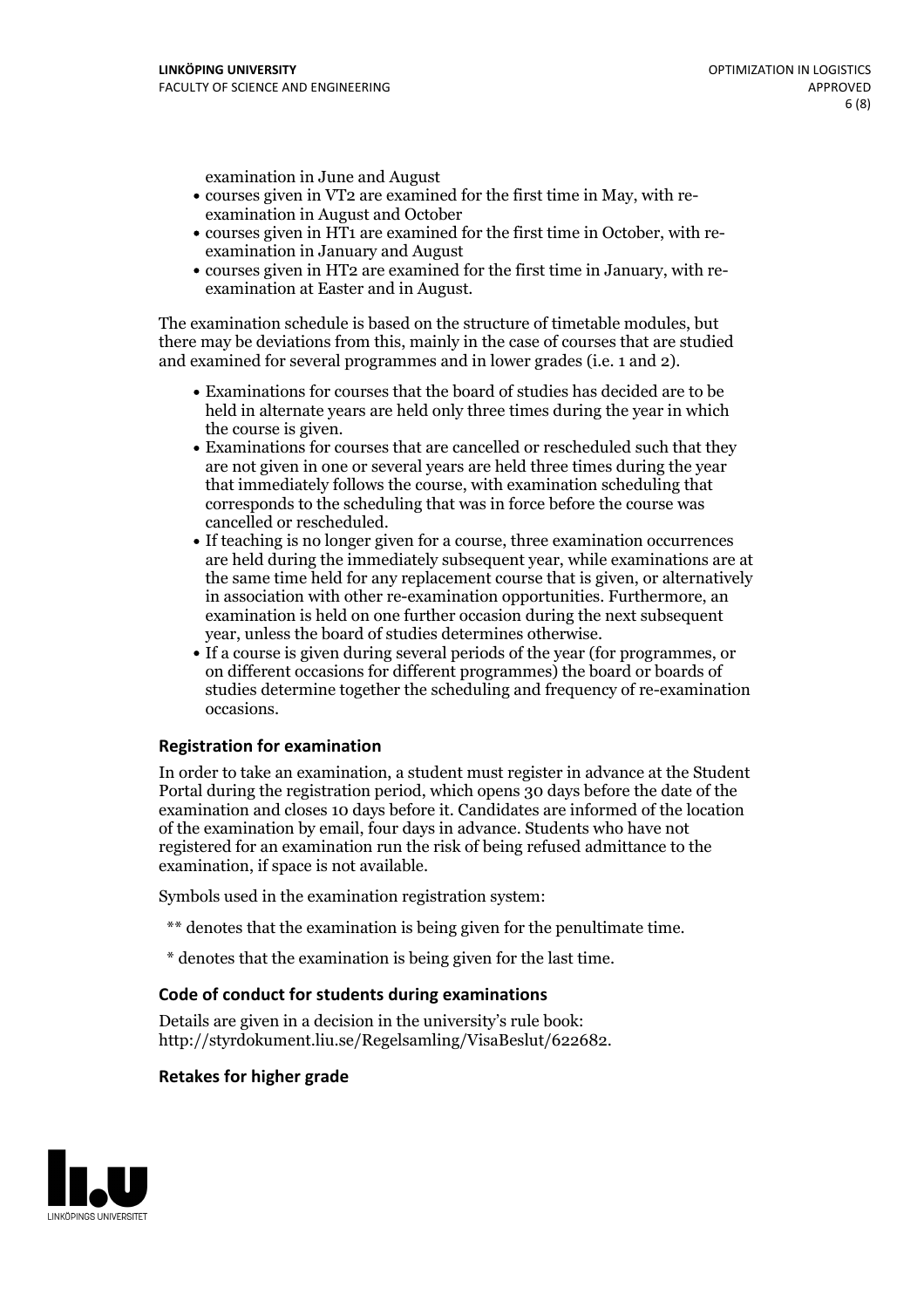Students at the Institute of Technology at LiU have the right to retake written examinations and computer-based examinations in an attempt to achieve a higher grade. This is valid for all examination components with code "TEN" and "DAT". The same right may not be exercised for other examination components, unless otherwise specified in the course syllabus.

#### **Retakes of other forms of examination**

Regulations concerning retakes of other forms of examination than written examinations and computer-based examinations are given in the LiU regulations for examinations and examiners, http://styrdokument.liu.se/Regelsamling/VisaBeslut/622678.

#### **Plagiarism**

For examinations that involve the writing of reports, in cases in which it can be assumed that the student has had access to other sources (such as during project work, writing essays, etc.), the material submitted must be prepared in accordance with principles for acceptable practice when referring to sources (references or quotations for which the source is specified) when the text, images, ideas, data, etc. of other people are used. It is also to be made clear whether the author has reused his or her own text, images, ideas, data, etc. from previous examinations.

A failure to specify such sources may be regarded as attempted deception during examination.

#### **Attempts to cheat**

In the event of <sup>a</sup> suspected attempt by <sup>a</sup> student to cheat during an examination, or when study performance is to be assessed as specified in Chapter <sup>10</sup> of the Higher Education Ordinance, the examiner is to report this to the disciplinary board of the university. Possible consequences for the student are suspension from study and a formal warning. More information is available at https://www.student.liu.se/studenttjanster/lagar-regler-rattigheter?l=sv.

#### **Grades**

The grades that are preferably to be used are Fail (U), Pass (3), Pass not without distinction  $(4)$  and Pass with distinction  $(5)$ . Courses under the auspices of the faculty board of the Faculty of Science and Engineering (Institute of Technology) are to be given special attention in this regard.

- 1. Grades U, 3, 4, 5 are to be awarded for courses that have written
- examinations. 2. Grades Fail (U) and Pass (G) may be awarded for courses with <sup>a</sup> large degree of practical components such as laboratory work, project work and group work.

#### **Examination components**

- 
- 1. Grades U, 3, 4, <sup>5</sup> are to be awarded for written examinations (TEN). 2. Grades Fail (U) and Pass (G) are to be used for undergraduate projects and other independent work.